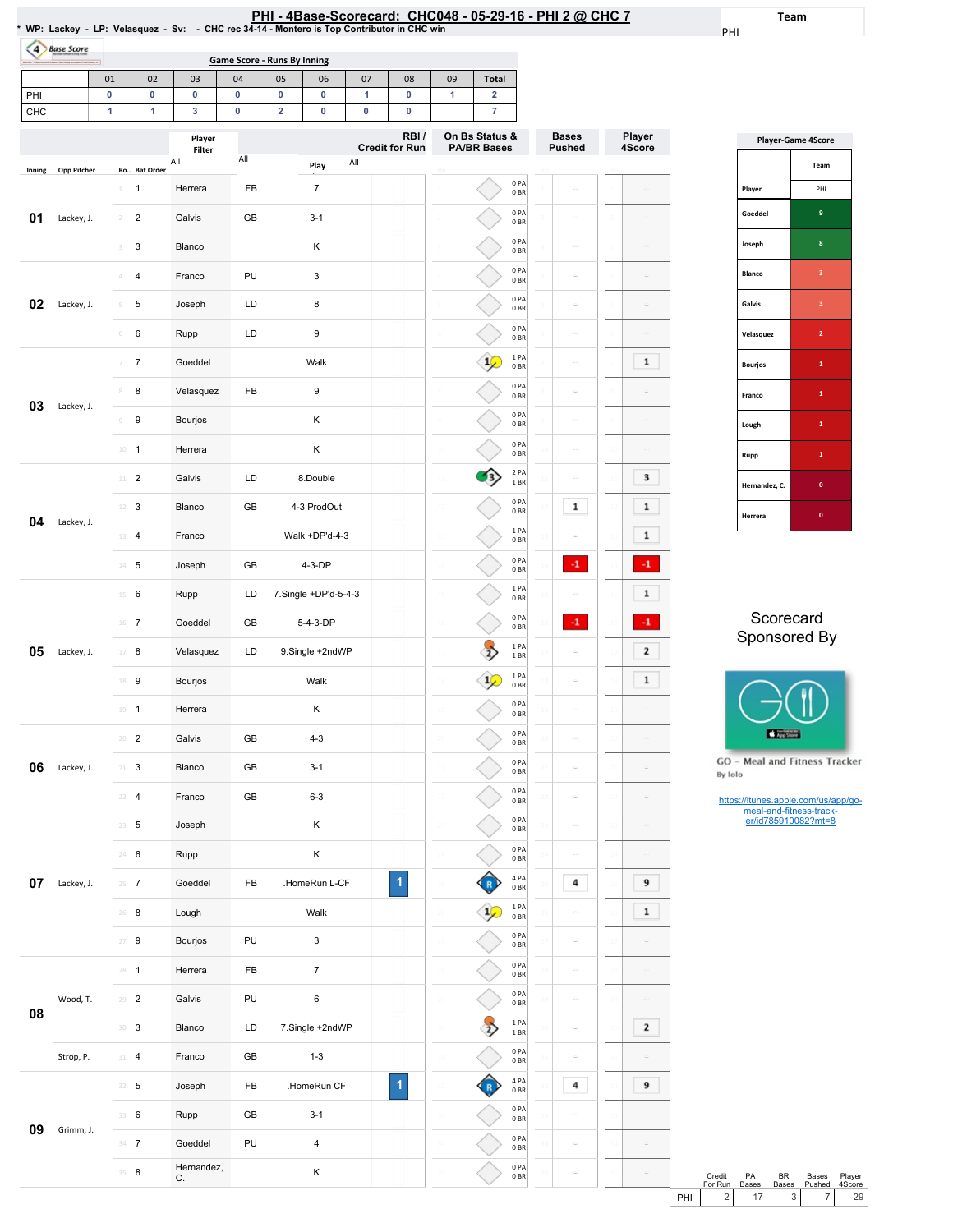# EHC - 4Base-Scorecard: CHC048 - 05-29-16 - PHI 2 @ CHC 7 لـ VP: Lackey - LP: Velasquez - Sv: - CHC rec 34-14 - Montero is Top Contributor in CHC win

| PHI<br>CHC | $\pmb{0}$<br>$\overline{1}$ | $\pmb{0}$<br>$\mathbf{1}$ | $\pmb{0}$<br>$\mathbf{3}$ | $\bf{0}$<br>$\pmb{0}$ | $\mathbf 0$<br>$\overline{\mathbf{2}}$ | $\mathbf 0$<br>$\mathbf 0$ | $\blacktriangleleft$<br>$\pmb{0}$ | $\mathbf 0$<br>$\bf{0}$ | $\mathbf{1}$ | $\mathbf 2$<br>$\overline{\mathbf{7}}$               |               |                  |
|------------|-----------------------------|---------------------------|---------------------------|-----------------------|----------------------------------------|----------------------------|-----------------------------------|-------------------------|--------------|------------------------------------------------------|---------------|------------------|
|            |                             |                           |                           |                       |                                        |                            |                                   | RBI/                    |              | On Bs Status &                                       | <b>Bases</b>  | Player<br>4Score |
|            |                             |                           |                           |                       |                                        |                            |                                   | <b>Credit for Run</b>   |              | <b>PA/BR Bases</b>                                   | <b>Pushed</b> |                  |
|            |                             | $\mathbf{1}$              | Fowler                    | LD                    |                                        | 8.Single                   |                                   | $\boldsymbol{0}$        |              | $\widehat{\mathbb{R}}$                               |               |                  |
|            |                             | $\overline{2}$            | Heyward                   | LD                    |                                        | 7.Single                   |                                   | $\overline{\mathbf{0}}$ |              | $\ddot{\bullet}$                                     |               |                  |
| 01         |                             | 3                         | Bryant                    |                       |                                        | Κ                          |                                   | $\overline{\mathbf{0}}$ |              |                                                      |               |                  |
|            |                             | $\overline{4}$            | Rizzo                     | LD                    |                                        | 7.Single +DP'd-4-6-3       |                                   | $\overline{1}$          |              | ◆                                                    |               |                  |
|            |                             | 5                         | Zobrist                   | GB                    |                                        | 4-6-3-DP                   |                                   |                         |              | ◆                                                    |               |                  |
|            |                             | 6                         | Montero                   | FB                    |                                        | .HomeRun RF                |                                   |                         |              | $\hat{R}$                                            |               |                  |
|            |                             | $\overline{7}$            | Russell                   |                       |                                        | Κ                          |                                   |                         |              | ◆                                                    |               |                  |
| 02         |                             | 8                         | Szczur                    | PU                    |                                        | $\overline{2}$             |                                   |                         |              | ◆                                                    |               |                  |
|            |                             | 9                         | Lackey                    |                       |                                        | Κ                          |                                   |                         |              | ◆                                                    |               |                  |
|            |                             | $\mathbf{1}$              | Fowler                    | LD                    |                                        | $\boldsymbol{9}$           |                                   |                         |              |                                                      |               |                  |
|            |                             | $\overline{2}$            | Heyward                   | PU                    |                                        | 6                          |                                   |                         |              |                                                      |               |                  |
|            |                             | 3                         | Bryant                    | GB                    |                                        | 6.Single                   |                                   |                         |              | $\bigodot$                                           |               |                  |
| 03         |                             | $\overline{4}$            | Rizzo                     |                       |                                        | Walk                       |                                   |                         |              | $\bigcap$                                            |               |                  |
|            |                             | 5                         | Zobrist                   | FB                    |                                        | .HomeRun RF                |                                   |                         |              | $\hat{R}$                                            |               |                  |
|            |                             | 6                         | Montero                   | $\mathsf{GB}$         |                                        | $4 - 3$                    |                                   |                         |              | ◆                                                    |               |                  |
|            |                             | $\overline{7}$            | Russell                   |                       |                                        | Κ                          |                                   |                         |              | ◆                                                    |               |                  |
| 04         |                             | 8                         | Szczur                    |                       |                                        | Κ                          |                                   |                         |              | ◆                                                    |               |                  |
|            |                             | 9                         | Lackey                    | GB                    |                                        | $6 - 3$                    |                                   |                         |              | ◆                                                    |               |                  |
|            |                             | $\mathbf{1}$              | Fowler                    |                       |                                        | Walk +FO'd-6-5-4-5         |                                   |                         |              | ◆                                                    |               |                  |
|            |                             | $\overline{2}$            | Heyward                   | GB                    |                                        | 6-5-4-5-FO +2nd-6-Err      |                                   |                         |              | $\bigodot$                                           |               |                  |
|            |                             | 3                         | Bryant                    | LD                    |                                        | 8.Single                   |                                   |                         |              | $\left( \begin{array}{c} 0 \\ R \end{array} \right)$ |               |                  |
| 05         |                             | $\overline{4}$            | Rizzo                     | GB                    |                                        | 1.Single                   |                                   |                         |              | $\ddot{\bullet}$                                     |               |                  |
|            |                             | $\,$ 5 $\,$               | Zobrist                   |                       |                                        | Κ                          |                                   | $\bf{0}$                |              |                                                      |               |                  |
|            |                             | 6                         | Montero                   | LD                    |                                        | 7.Single                   |                                   | 1                       |              | ¢                                                    |               |                  |
|            |                             | $\overline{7}$            | Russell                   | GB                    |                                        | $6 - 4$                    |                                   | $\boldsymbol{0}$        |              | ◆                                                    |               |                  |
|            |                             | 8                         | Szczur                    | ${\sf FB}$            |                                        | 8                          |                                   | $\overline{\mathbf{0}}$ |              |                                                      |               |                  |
|            |                             | $\boldsymbol{9}$          | Lackey                    |                       |                                        | Κ                          |                                   | $\overline{\mathbf{0}}$ |              |                                                      |               |                  |
|            |                             | $\mathbf{1}$              | Fowler                    |                       |                                        | Walk +3rdWP                |                                   | $\bullet$               |              |                                                      |               |                  |
| 06         |                             | $\overline{2}$            | Heyward                   |                       |                                        | Walk +2ndWP                |                                   | $\bullet$               |              |                                                      |               |                  |
|            |                             | 3                         | Bryant                    |                       |                                        | Walk                       |                                   | $\mathbf{0}$            |              |                                                      |               |                  |
|            |                             | $\overline{4}$            | Rizzo                     | ${\sf GB}$            |                                        | 3U                         |                                   | $\overline{\mathbf{0}}$ |              |                                                      |               |                  |
|            |                             | $\,$ 5 $\,$               | Zobrist                   |                       |                                        | Κ                          |                                   | $\bullet$               |              |                                                      |               |                  |
|            |                             | 6                         | Montero                   |                       |                                        | Walk +DP'd-5-3             |                                   | $\boldsymbol{0}$        |              |                                                      |               |                  |
| 07         |                             | $\overline{7}$            | Russell                   | GB                    |                                        | 1.Single                   |                                   | $\bullet$               |              |                                                      |               |                  |
|            |                             | 8                         | Szczur                    | GB                    |                                        | 5-3-DP                     |                                   | $\bullet$               |              |                                                      |               |                  |
|            |                             | 9                         | La Stella                 |                       |                                        | Κ                          |                                   | $\bf{0}$                |              |                                                      |               |                  |
| 08         |                             | $\mathbf{1}$              | Fowler                    | LD                    |                                        | 8                          |                                   | $\boldsymbol{0}$        |              |                                                      |               |                  |
|            |                             | $\overline{2}$            | Heyward                   |                       |                                        | Κ                          |                                   | $\mathbf{0}$            |              |                                                      |               |                  |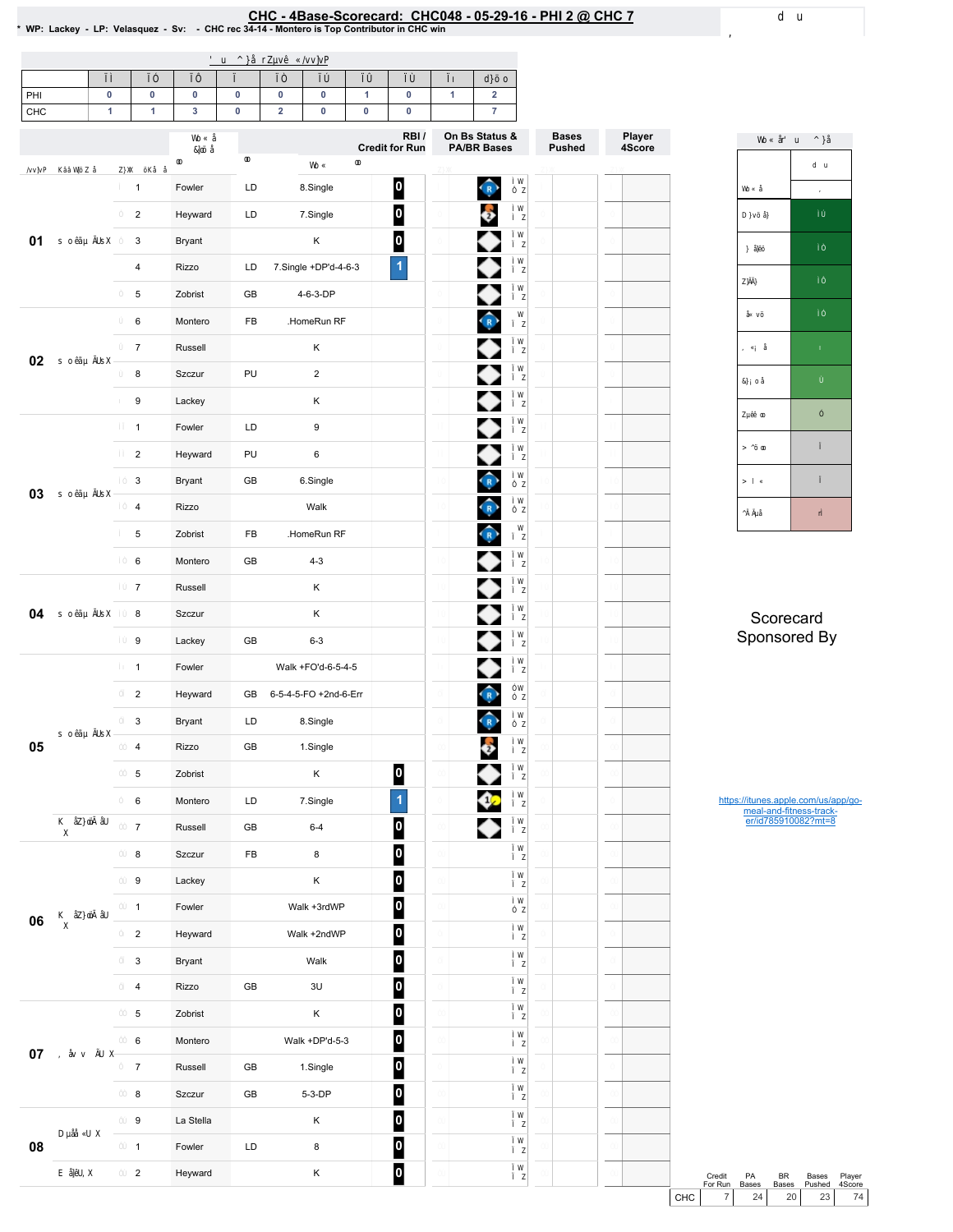|                |      |           | CHC048 - 05-29-16 - PHI 2 @ CHC 7<br>WP: Lackey - LP: Velasquez - Sv: - CHC rec 34-14 - Montero is Top Contributor in CHC win |                |                         |                      | PHI - 4BaseScore - Player 4Score by Batting Order |                      |                |                      |                      |
|----------------|------|-----------|-------------------------------------------------------------------------------------------------------------------------------|----------------|-------------------------|----------------------|---------------------------------------------------|----------------------|----------------|----------------------|----------------------|
|                |      |           |                                                                                                                               |                |                         |                      | <b>Bat Order</b>                                  |                      |                |                      |                      |
| Player         | Team | Position  | $\mathbf{1}$                                                                                                                  | $\mathbf{2}$   | 3                       | 4                    | 5                                                 | 6                    | $\overline{7}$ | 8                    | 9                    |
| Goeddel        | PHI  | LF        |                                                                                                                               |                |                         |                      |                                                   |                      | 9              |                      |                      |
| Joseph         | PHI  | 1B        |                                                                                                                               |                |                         |                      | 8                                                 |                      |                |                      |                      |
| <b>Blanco</b>  | PHI  | $2B-3B$   |                                                                                                                               |                | $\overline{\mathbf{3}}$ |                      |                                                   |                      |                |                      |                      |
| Galvis         | PHI  | SS        |                                                                                                                               | $\overline{3}$ |                         |                      |                                                   |                      |                |                      |                      |
| Velasquez      | PHI  | P         |                                                                                                                               |                |                         |                      |                                                   |                      |                | $\overline{2}$       |                      |
| <b>Bourjos</b> | PHI  | <b>RF</b> |                                                                                                                               |                |                         |                      |                                                   |                      |                |                      | $\blacktriangleleft$ |
| Franco         | PHI  | 3B        |                                                                                                                               |                |                         | $\blacktriangleleft$ |                                                   |                      |                |                      |                      |
| Lough          | PHI  | PH        |                                                                                                                               |                |                         |                      |                                                   |                      |                | $\blacktriangleleft$ |                      |
| Rupp           | PHI  | С         |                                                                                                                               |                |                         |                      |                                                   | $\blacktriangleleft$ |                |                      |                      |
| Hernandez, C.  | PHI  | 2B-dsub   |                                                                                                                               |                |                         |                      |                                                   |                      |                | $\bullet$            |                      |
| Herrera        | PHI  | <b>CF</b> | $\mathbf{0}$                                                                                                                  |                |                         |                      |                                                   |                      |                |                      |                      |

|               |        |               |                         | WP: Lackey - LP: Velasquez - Sv: - CHC rec 34-14 - Montero is Top Contributor in CHC win |                | PHI - 4Score Box - Player Totals<br>None |                     |                |                |                          |
|---------------|--------|---------------|-------------------------|------------------------------------------------------------------------------------------|----------------|------------------------------------------|---------------------|----------------|----------------|--------------------------|
| Player        |        | Team Position | Batting<br>Order<br>Nbr | Credit For Run                                                                           | PA Bases       | <b>BR</b> Bases                          | <b>Bases Pushed</b> | Player 4Score  | Appearances    | <b>Productivity Rate</b> |
| Goeddel       | PHI LF |               | $\overline{7}$          | $\mathbf{1}$                                                                             | 5              | 0                                        | 3                   | 9              | $\overline{4}$ | 2.250                    |
| Joseph        | PHI 1B |               | 5                       | 1                                                                                        | 4              | 0                                        | 3                   | 8              | 4              | 2.000                    |
| Blanco        | PHI    | $2B-3B$       | 3                       | 0                                                                                        | $\mathbf{1}$   | $\mathbf{1}$                             | $\mathbf{1}$        | 3              | $\overline{4}$ | 0.750                    |
| Galvis        | PHI SS |               | 2                       | $\pmb{0}$                                                                                | $\overline{2}$ | $\mathbf{1}$                             | $\pmb{0}$           | 3              | $\overline{4}$ | 0.750                    |
| Velasquez     | PHI P  |               | 8                       | 0                                                                                        |                | $\mathbf{1}$                             | 0                   | $\overline{2}$ | 2              | 1.000                    |
| Bourjos       | PHI    | <b>RF</b>     | 9                       | $\mathsf 0$                                                                              | 1              | 0                                        | 0                   | $\mathbf{1}$   | 3              | 0.333                    |
| Franco        | PHI 3B |               | 4                       | 0                                                                                        | 1              | 0                                        | 0                   | $\mathbf{1}$   | 4              | 0.250                    |
| Lough         | PHI PH |               | 8                       | $\mathsf 0$                                                                              |                | 0                                        | $\pmb{0}$           | $\mathbf{1}$   | $\mathbf{1}$   | 1.000                    |
| Rupp          | PHI C  |               | 6                       | 0                                                                                        | 1              | 0                                        | 0                   | $\mathbf{1}$   | $\overline{4}$ | 0.250                    |
| Hernandez, C. |        | PHI 2B-dsub   | 8                       | 0                                                                                        | 0              | 0                                        | 0                   | $\mathbf 0$    | $\mathbf{1}$   | 0.000                    |
| Herrera       | PHI CF |               | $\mathbf{1}$            | 0                                                                                        | 0              | 0                                        | 0                   | $\mathsf 0$    | 4              | 0.000                    |
| <b>Totals</b> |        |               |                         | $\overline{2}$                                                                           | 17             | 3                                        | $\overline{7}$      | 29             | 35             | 0.829                    |

## PHI-4ScoreBox-PlayerTotals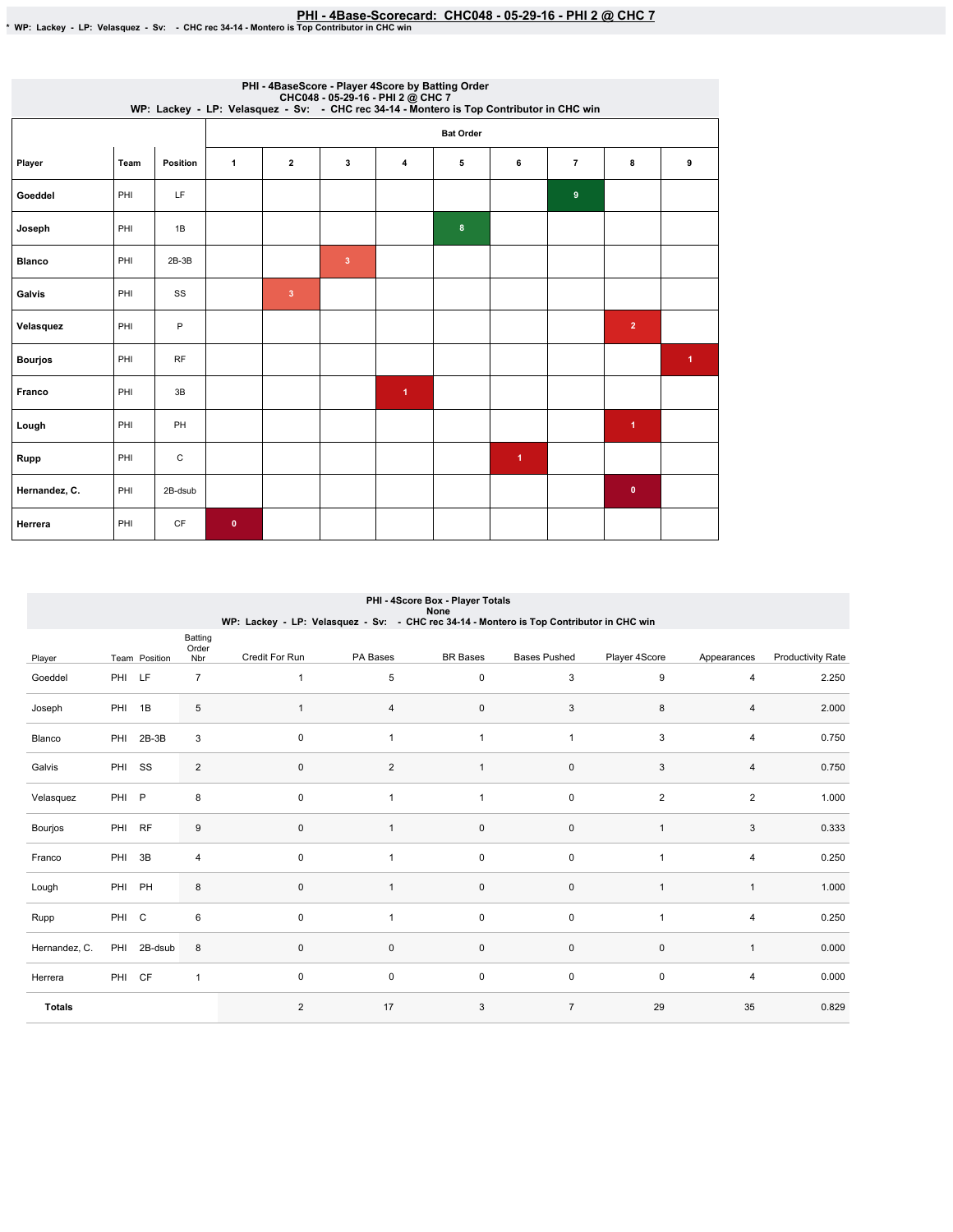|                |      |           |                |                |    |    | CHC - 4BaseScore - Player 4Score by Batting Order<br>CHC048 - 05-29-16 - PHI 2 @ CHC 7<br>WP: Lackey - LP: Velasquez - Sv: - CHC rec 34-14 - Montero is Top Contributor in CHC win |    |                |   |           |
|----------------|------|-----------|----------------|----------------|----|----|------------------------------------------------------------------------------------------------------------------------------------------------------------------------------------|----|----------------|---|-----------|
|                |      |           |                |                |    |    | <b>Bat Order</b>                                                                                                                                                                   |    |                |   |           |
| Player         | Team | Position  | $\mathbf{1}$   | $\overline{2}$ | 3  | 4  | 5                                                                                                                                                                                  | 6  | $\overline{7}$ | 8 | 9         |
| Montero        | CHC  | С         |                |                |    |    |                                                                                                                                                                                    | 16 |                |   |           |
| Zobrist        | CHC  | 2B        |                |                |    |    | 15                                                                                                                                                                                 |    |                |   |           |
| <b>Rizzo</b>   | CHC  | 1B        |                |                |    | 13 |                                                                                                                                                                                    |    |                |   |           |
| <b>Bryant</b>  | CHC  | 3B        |                |                | 12 |    |                                                                                                                                                                                    |    |                |   |           |
| Heyward        | CHC  | <b>RF</b> |                | $9$            |    |    |                                                                                                                                                                                    |    |                |   |           |
| Fowler         | CHC  | CF        | 8 <sup>2</sup> |                |    |    |                                                                                                                                                                                    |    |                |   |           |
| <b>Russell</b> | CHC  | SS        |                |                |    |    |                                                                                                                                                                                    |    | $\overline{2}$ |   |           |
| La Stella      | CHC  | PH        |                |                |    |    |                                                                                                                                                                                    |    |                |   | $\pmb{0}$ |
| Lackey         | CHC  | P         |                |                |    |    |                                                                                                                                                                                    |    |                |   | $\pmb{0}$ |
| <b>Szczur</b>  | CHC  | LF        |                |                |    |    |                                                                                                                                                                                    |    |                | 4 |           |

|               |               |                         | WP: Lackey - LP: Velasquez - Sv: - CHC rec 34-14 - Montero is Top Contributor in CHC win |          | None                |                     |                  |                |                          |
|---------------|---------------|-------------------------|------------------------------------------------------------------------------------------|----------|---------------------|---------------------|------------------|----------------|--------------------------|
| Player        | Team Position | Batting<br>Order<br>Nbr | Credit For Run                                                                           | PA Bases | <b>BR</b> Bases     | <b>Bases Pushed</b> | Player 4Score    | Appearances    | <b>Productivity Rate</b> |
| Montero       | CHC C         | 6                       | 2                                                                                        | 6        | 1                   | $\overline{7}$      | 16               | 4              | 4.000                    |
| Zobrist       | CHC 2B        | 5                       | 3                                                                                        | 4        | $\mathbf 0$         | 8                   | 15               | 4              | 3.750                    |
| Rizzo         | CHC 1B        | 4                       |                                                                                          | 3        | 4                   | 5                   | 13               | $\overline{4}$ | 3.250                    |
| Bryant        | CHC 3B        | 3                       | $\overline{1}$                                                                           | 3        | 6                   | $\sqrt{2}$          | 12               | 4              | 3.000                    |
| Heyward       | CHC RF        | $\overline{2}$          | $\mathbf 0$                                                                              | 4        | 4                   | 1                   | $\boldsymbol{9}$ | 5              | 1.800                    |
| Fowler        | CHC CF        | $\mathbf{1}$            | $\mathsf 0$                                                                              | 3        | $\,$ 5 $\,$         | $\pmb{0}$           | 8                | 5              | 1.600                    |
| Russell       | CHC SS        | $\overline{7}$          | $\mathbf 0$                                                                              | 1        | $\mathsf{O}\xspace$ | 1                   | $\overline{2}$   | 4              | 0.500                    |
| La Stella     | CHC PH        | 9                       | $\pmb{0}$                                                                                | 0        | $\pmb{0}$           | $\pmb{0}$           | $\pmb{0}$        | $\mathbf{1}$   | 0.000                    |
| Lackey        | CHC P         | 9                       | $\mathbf 0$                                                                              | 0        | $\mathbf 0$         | $\pmb{0}$           | $\pmb{0}$        | 3              | 0.000                    |
| Szczur        | CHC LF        | 8                       | $\mathbf 0$                                                                              | 0        | $\mathbf 0$         | $-1$                | $-1$             | 4              | $-0.250$                 |
| <b>Totals</b> |               |                         | $\overline{7}$                                                                           | 24       | 20                  | 23                  | 74               | 38             | 1.947                    |

# CHC - 4Score Box - Player Totals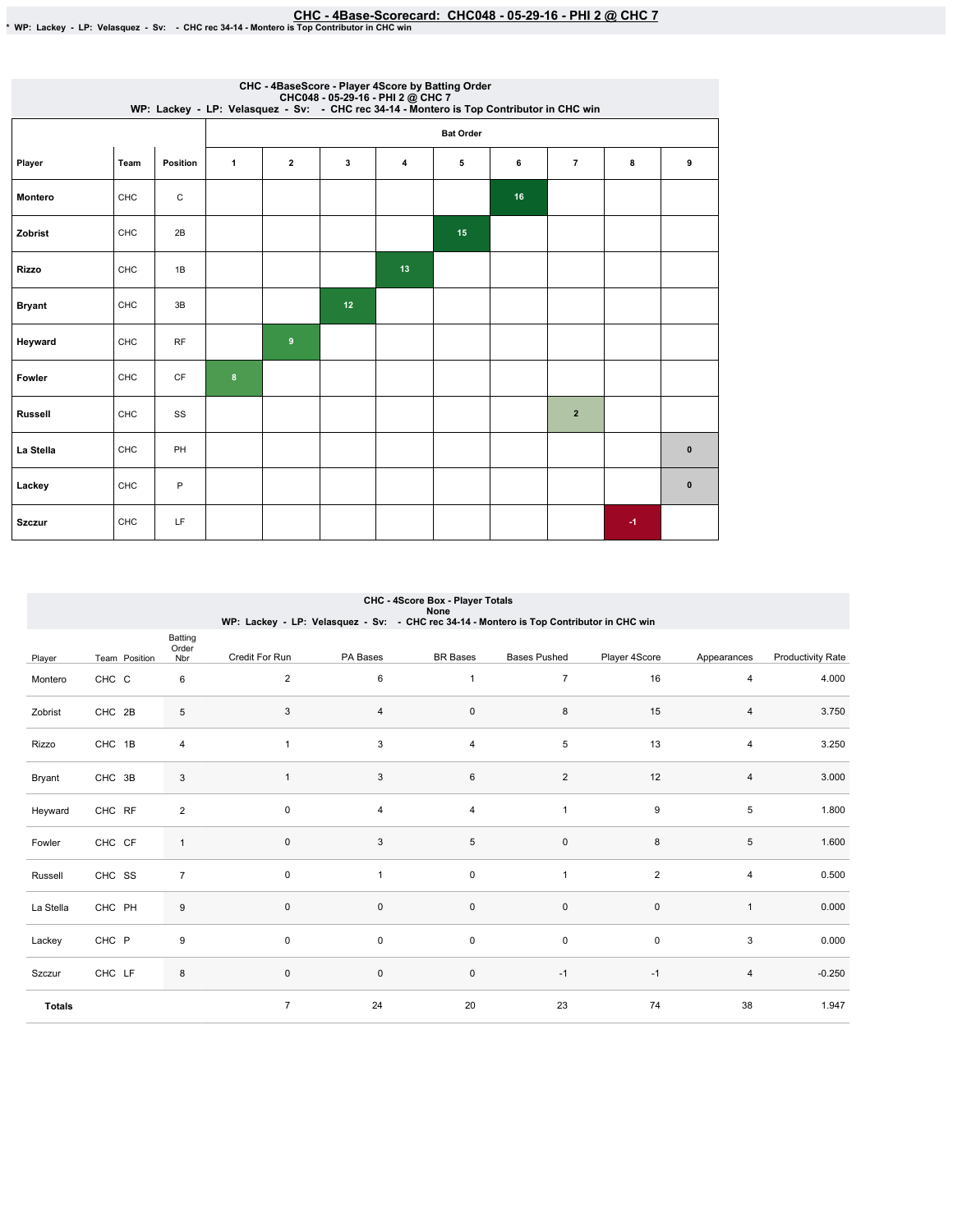### <u>PHI - 4Base-Scorecard: CHC048 - 05-29-16 - PHI 2 @ CHC 7</u>

\*WP:Lackey-LP:Velasquez-Sv: -CHCrec34-14-MonteroisTopContributorinCHCwin

| LOBStatus<br>Play Text<br>Credit For Run<br>Player<br>PA Bases<br><b>BR</b> Bases<br><b>Bases Pushed</b><br>Player 4Score<br><b>Bat Order</b><br>Inning<br>$\mathsf{O}\xspace$<br>$\overline{7}$<br>0<br>$\mathbf 0$<br>$\mathbf 0$<br>01<br>$\mathsf{0}$<br>$\mathbf 0$<br>0<br>$\mathsf{O}\xspace$<br>$\mathbb O$<br>Κ<br>$\mathsf{O}\xspace$<br>03<br>$\sf K$<br>$\mathbf 0$<br>0<br>$\mathsf{O}\xspace$<br>$\mathbf 0$<br>$\mathsf{O}\xspace$<br>05<br>$\mathbf{1}$<br>Herrera<br>$\boldsymbol{7}$<br>$\mathbf 0$<br>$\mathsf{O}\xspace$<br>$\mathbf 0$<br>$\mathsf{O}\xspace$<br>${\bf 08}$<br>0<br>$\underline{0}$<br>$\underline{0}$<br>$\underline{0}$<br>$\underline{0}$<br>$\underline{0}$<br><b>Player Totals</b><br>$\mathsf{O}\xspace$<br>$\mathsf{O}\xspace$<br>$\mathsf{O}\xspace$<br>$\mathbb O$<br>$\mathsf{O}\xspace$<br>$3 - 1$<br>01<br>$\ensuremath{\mathsf{3}}$<br>8.Double<br>Left on 3rd<br>$\mathbf 0$<br>$\overline{2}$<br>$\mathbf{1}$<br>$\mathbb O$<br>04<br>$\overline{c}$<br>$4 - 3$<br>$\mathbf 0$<br>0<br>$\mathsf{O}\xspace$<br>$\mathbf 0$<br>$\mathsf{O}\xspace$<br>Galvis<br>06<br>$\mathsf{O}\xspace$<br>$\,6\,$<br>$\mathsf{O}\xspace$<br>$\mathbf 0$<br>08<br>$\mathbf 0$<br>$\mathsf{O}\xspace$<br>$\underline{3}$<br>$\underline{2}$<br>$\underline{0}$<br>$\underline{0}$<br><b>Player Totals</b><br>$\overline{1}$<br>$\sf K$<br>$\mathsf{O}\xspace$<br>$\mathbb O$<br>$\mathsf{O}\xspace$<br>01<br>$\mathbf 0$<br>0<br>$\mathbf 0$<br>$\mathsf{O}\xspace$<br>4-3 ProdOut<br>0<br>$\mathbf{1}$<br>04<br>$\mathbf{1}$<br>$\mathbf 0$<br>$\mathsf{O}\xspace$<br>$\mathbb O$<br>$\mathsf{O}\xspace$<br>0<br>$3 - 1$<br>3<br>06<br>Blanco<br>$\overline{c}$<br>08<br>7.Single +2ndWP<br>Left on 2nd<br>$\mathbf 0$<br>$\mathbb O$<br>$\mathbf{1}$<br>$\mathbf{1}$ |
|-----------------------------------------------------------------------------------------------------------------------------------------------------------------------------------------------------------------------------------------------------------------------------------------------------------------------------------------------------------------------------------------------------------------------------------------------------------------------------------------------------------------------------------------------------------------------------------------------------------------------------------------------------------------------------------------------------------------------------------------------------------------------------------------------------------------------------------------------------------------------------------------------------------------------------------------------------------------------------------------------------------------------------------------------------------------------------------------------------------------------------------------------------------------------------------------------------------------------------------------------------------------------------------------------------------------------------------------------------------------------------------------------------------------------------------------------------------------------------------------------------------------------------------------------------------------------------------------------------------------------------------------------------------------------------------------------------------------------------------------------------------------------------------------------------------|
|                                                                                                                                                                                                                                                                                                                                                                                                                                                                                                                                                                                                                                                                                                                                                                                                                                                                                                                                                                                                                                                                                                                                                                                                                                                                                                                                                                                                                                                                                                                                                                                                                                                                                                                                                                                                           |
|                                                                                                                                                                                                                                                                                                                                                                                                                                                                                                                                                                                                                                                                                                                                                                                                                                                                                                                                                                                                                                                                                                                                                                                                                                                                                                                                                                                                                                                                                                                                                                                                                                                                                                                                                                                                           |
|                                                                                                                                                                                                                                                                                                                                                                                                                                                                                                                                                                                                                                                                                                                                                                                                                                                                                                                                                                                                                                                                                                                                                                                                                                                                                                                                                                                                                                                                                                                                                                                                                                                                                                                                                                                                           |
|                                                                                                                                                                                                                                                                                                                                                                                                                                                                                                                                                                                                                                                                                                                                                                                                                                                                                                                                                                                                                                                                                                                                                                                                                                                                                                                                                                                                                                                                                                                                                                                                                                                                                                                                                                                                           |
|                                                                                                                                                                                                                                                                                                                                                                                                                                                                                                                                                                                                                                                                                                                                                                                                                                                                                                                                                                                                                                                                                                                                                                                                                                                                                                                                                                                                                                                                                                                                                                                                                                                                                                                                                                                                           |
|                                                                                                                                                                                                                                                                                                                                                                                                                                                                                                                                                                                                                                                                                                                                                                                                                                                                                                                                                                                                                                                                                                                                                                                                                                                                                                                                                                                                                                                                                                                                                                                                                                                                                                                                                                                                           |
|                                                                                                                                                                                                                                                                                                                                                                                                                                                                                                                                                                                                                                                                                                                                                                                                                                                                                                                                                                                                                                                                                                                                                                                                                                                                                                                                                                                                                                                                                                                                                                                                                                                                                                                                                                                                           |
|                                                                                                                                                                                                                                                                                                                                                                                                                                                                                                                                                                                                                                                                                                                                                                                                                                                                                                                                                                                                                                                                                                                                                                                                                                                                                                                                                                                                                                                                                                                                                                                                                                                                                                                                                                                                           |
|                                                                                                                                                                                                                                                                                                                                                                                                                                                                                                                                                                                                                                                                                                                                                                                                                                                                                                                                                                                                                                                                                                                                                                                                                                                                                                                                                                                                                                                                                                                                                                                                                                                                                                                                                                                                           |
|                                                                                                                                                                                                                                                                                                                                                                                                                                                                                                                                                                                                                                                                                                                                                                                                                                                                                                                                                                                                                                                                                                                                                                                                                                                                                                                                                                                                                                                                                                                                                                                                                                                                                                                                                                                                           |
|                                                                                                                                                                                                                                                                                                                                                                                                                                                                                                                                                                                                                                                                                                                                                                                                                                                                                                                                                                                                                                                                                                                                                                                                                                                                                                                                                                                                                                                                                                                                                                                                                                                                                                                                                                                                           |
|                                                                                                                                                                                                                                                                                                                                                                                                                                                                                                                                                                                                                                                                                                                                                                                                                                                                                                                                                                                                                                                                                                                                                                                                                                                                                                                                                                                                                                                                                                                                                                                                                                                                                                                                                                                                           |
|                                                                                                                                                                                                                                                                                                                                                                                                                                                                                                                                                                                                                                                                                                                                                                                                                                                                                                                                                                                                                                                                                                                                                                                                                                                                                                                                                                                                                                                                                                                                                                                                                                                                                                                                                                                                           |
|                                                                                                                                                                                                                                                                                                                                                                                                                                                                                                                                                                                                                                                                                                                                                                                                                                                                                                                                                                                                                                                                                                                                                                                                                                                                                                                                                                                                                                                                                                                                                                                                                                                                                                                                                                                                           |
|                                                                                                                                                                                                                                                                                                                                                                                                                                                                                                                                                                                                                                                                                                                                                                                                                                                                                                                                                                                                                                                                                                                                                                                                                                                                                                                                                                                                                                                                                                                                                                                                                                                                                                                                                                                                           |
| $\overline{3}$<br>$\underline{0}$<br>$\overline{1}$<br>$\overline{1}$<br><b>Player Totals</b><br>$\underline{\mathbf{1}}$                                                                                                                                                                                                                                                                                                                                                                                                                                                                                                                                                                                                                                                                                                                                                                                                                                                                                                                                                                                                                                                                                                                                                                                                                                                                                                                                                                                                                                                                                                                                                                                                                                                                                 |
| $\mathsf{O}\xspace$<br>$\mathsf 3$<br>$\mathsf{O}\xspace$<br>$\mathbb O$<br>$\mathbf 0$<br>$\mathbf 0$<br>02                                                                                                                                                                                                                                                                                                                                                                                                                                                                                                                                                                                                                                                                                                                                                                                                                                                                                                                                                                                                                                                                                                                                                                                                                                                                                                                                                                                                                                                                                                                                                                                                                                                                                              |
| $\mathbf 0$<br>$\mathsf{O}\xspace$<br>$\mathbf 0$<br>Walk +DP'd-4-3<br>$\mathbf{1}$<br>$\mathbf{1}$<br>04                                                                                                                                                                                                                                                                                                                                                                                                                                                                                                                                                                                                                                                                                                                                                                                                                                                                                                                                                                                                                                                                                                                                                                                                                                                                                                                                                                                                                                                                                                                                                                                                                                                                                                 |
| $\mathbf 0$<br>$\mathsf{O}\xspace$<br>$\mathbf 0$<br>$\mathsf{O}\xspace$<br>$6 - 3$<br>0<br>Franco<br>06<br>4                                                                                                                                                                                                                                                                                                                                                                                                                                                                                                                                                                                                                                                                                                                                                                                                                                                                                                                                                                                                                                                                                                                                                                                                                                                                                                                                                                                                                                                                                                                                                                                                                                                                                             |
| $\mathbf 0$<br>$\mathbb O$<br>$\mathsf{O}\xspace$<br>$1 - 3$<br>0<br>$\mathsf{O}\xspace$<br>08                                                                                                                                                                                                                                                                                                                                                                                                                                                                                                                                                                                                                                                                                                                                                                                                                                                                                                                                                                                                                                                                                                                                                                                                                                                                                                                                                                                                                                                                                                                                                                                                                                                                                                            |
| $\underline{1}$<br>$\underline{0}$<br>$\underline{0}$<br>$\underline{0}$<br><b>Player Totals</b><br>$\overline{1}$                                                                                                                                                                                                                                                                                                                                                                                                                                                                                                                                                                                                                                                                                                                                                                                                                                                                                                                                                                                                                                                                                                                                                                                                                                                                                                                                                                                                                                                                                                                                                                                                                                                                                        |
| $\mathsf{O}\xspace$<br>$\mathbf 0$<br>02<br>8<br>$\mathbf 0$<br>$\mathsf{O}\xspace$<br>$\mathbb O$                                                                                                                                                                                                                                                                                                                                                                                                                                                                                                                                                                                                                                                                                                                                                                                                                                                                                                                                                                                                                                                                                                                                                                                                                                                                                                                                                                                                                                                                                                                                                                                                                                                                                                        |
| $\mathbf 0$<br>$\mathsf{O}\xspace$<br>$-1$<br>$\textnormal{\texttt{-1}}$<br>$4-3-DP$<br>0<br>04                                                                                                                                                                                                                                                                                                                                                                                                                                                                                                                                                                                                                                                                                                                                                                                                                                                                                                                                                                                                                                                                                                                                                                                                                                                                                                                                                                                                                                                                                                                                                                                                                                                                                                           |
| $\sf K$<br>$\mathsf{O}\xspace$<br>5<br>$\mathsf{O}\xspace$<br>$\mathbf 0$<br>0<br>$\mathbb O$<br>07<br>Joseph                                                                                                                                                                                                                                                                                                                                                                                                                                                                                                                                                                                                                                                                                                                                                                                                                                                                                                                                                                                                                                                                                                                                                                                                                                                                                                                                                                                                                                                                                                                                                                                                                                                                                             |
| $\boldsymbol{9}$<br>$\overline{4}$<br>$\mathsf{O}\xspace$<br>$\overline{4}$<br>$\mathbf{1}$<br>.HomeRun CF<br>09                                                                                                                                                                                                                                                                                                                                                                                                                                                                                                                                                                                                                                                                                                                                                                                                                                                                                                                                                                                                                                                                                                                                                                                                                                                                                                                                                                                                                                                                                                                                                                                                                                                                                          |
| $\underline{8}$<br>$\underline{0}$<br>$\underline{3}$<br><b>Player Totals</b><br>$\overline{1}$<br>$\overline{4}$                                                                                                                                                                                                                                                                                                                                                                                                                                                                                                                                                                                                                                                                                                                                                                                                                                                                                                                                                                                                                                                                                                                                                                                                                                                                                                                                                                                                                                                                                                                                                                                                                                                                                         |
| $\mathsf{O}\xspace$<br>$\mathbf 0$<br>$\mathbb O$<br>$\boldsymbol{9}$<br>$\mathsf{O}\xspace$<br>$\mathsf 0$<br>02                                                                                                                                                                                                                                                                                                                                                                                                                                                                                                                                                                                                                                                                                                                                                                                                                                                                                                                                                                                                                                                                                                                                                                                                                                                                                                                                                                                                                                                                                                                                                                                                                                                                                         |
| $\mathbf{1}$<br>05<br>7.Single +DP'd-5-4-3<br>$\mathbf 0$<br>$\mathsf{O}\xspace$<br>$\mathbf 0$<br>$\mathbf{1}$                                                                                                                                                                                                                                                                                                                                                                                                                                                                                                                                                                                                                                                                                                                                                                                                                                                                                                                                                                                                                                                                                                                                                                                                                                                                                                                                                                                                                                                                                                                                                                                                                                                                                           |
| 6<br>$\sf K$<br>$\mathbf 0$<br>$\mathsf{O}\xspace$<br>$\mathsf 0$<br>$\mathbb O$<br>Rupp<br>$07\,$<br>$\mathbf 0$                                                                                                                                                                                                                                                                                                                                                                                                                                                                                                                                                                                                                                                                                                                                                                                                                                                                                                                                                                                                                                                                                                                                                                                                                                                                                                                                                                                                                                                                                                                                                                                                                                                                                         |
| $3 - 1$<br>$\mathsf{O}\xspace$<br>0<br>$\mathsf{O}\xspace$<br>$\mathbf 0$<br>$\mathsf{0}$<br>$09\,$                                                                                                                                                                                                                                                                                                                                                                                                                                                                                                                                                                                                                                                                                                                                                                                                                                                                                                                                                                                                                                                                                                                                                                                                                                                                                                                                                                                                                                                                                                                                                                                                                                                                                                       |
| $\underline{0}$<br>$\underline{0}$<br>$\underline{0}$<br>$\overline{1}$<br><b>Player Totals</b><br>$\perp$                                                                                                                                                                                                                                                                                                                                                                                                                                                                                                                                                                                                                                                                                                                                                                                                                                                                                                                                                                                                                                                                                                                                                                                                                                                                                                                                                                                                                                                                                                                                                                                                                                                                                                |
| $\mathsf{O}\xspace$<br>$\mathsf{O}\xspace$<br>$\mathbb O$<br>$\mathbf{1}$<br>Walk<br>Left on 1st<br>$\mathbf{1}$<br>03                                                                                                                                                                                                                                                                                                                                                                                                                                                                                                                                                                                                                                                                                                                                                                                                                                                                                                                                                                                                                                                                                                                                                                                                                                                                                                                                                                                                                                                                                                                                                                                                                                                                                    |
| 5-4-3-DP<br>$\mathsf{O}\xspace$<br>$\mathsf{O}\xspace$<br>$\mathsf{O}\xspace$<br>$-1$<br>$-1$<br>05                                                                                                                                                                                                                                                                                                                                                                                                                                                                                                                                                                                                                                                                                                                                                                                                                                                                                                                                                                                                                                                                                                                                                                                                                                                                                                                                                                                                                                                                                                                                                                                                                                                                                                       |
| $\boldsymbol{9}$<br>$\mathsf{O}\xspace$<br>$\sqrt{4}$<br>.HomeRun L-CF<br>$\mathbf{1}$<br>$\overline{4}$<br>$\overline{7}$<br>Goeddel<br>07                                                                                                                                                                                                                                                                                                                                                                                                                                                                                                                                                                                                                                                                                                                                                                                                                                                                                                                                                                                                                                                                                                                                                                                                                                                                                                                                                                                                                                                                                                                                                                                                                                                               |
| $\overline{\mathbf{4}}$<br>$\mathsf{O}\xspace$<br>$\mathsf{0}$<br>$09\,$<br>$\mathbf 0$<br>$\mathbf 0$<br>$\mathbb O$                                                                                                                                                                                                                                                                                                                                                                                                                                                                                                                                                                                                                                                                                                                                                                                                                                                                                                                                                                                                                                                                                                                                                                                                                                                                                                                                                                                                                                                                                                                                                                                                                                                                                     |
| $\overline{3}$<br>$\underline{9}$<br>$\overline{5}$<br><b>Player Totals</b><br>$\underline{\mathbf{1}}$<br>$\underline{0}$                                                                                                                                                                                                                                                                                                                                                                                                                                                                                                                                                                                                                                                                                                                                                                                                                                                                                                                                                                                                                                                                                                                                                                                                                                                                                                                                                                                                                                                                                                                                                                                                                                                                                |
| $\mathsf{O}\xspace$<br>$\boldsymbol{9}$<br>$\mathsf{O}\xspace$<br>$\mathsf{O}\xspace$<br>$\mathsf{O}\xspace$<br>$\mathsf{O}\xspace$<br>03                                                                                                                                                                                                                                                                                                                                                                                                                                                                                                                                                                                                                                                                                                                                                                                                                                                                                                                                                                                                                                                                                                                                                                                                                                                                                                                                                                                                                                                                                                                                                                                                                                                                 |
| $\overline{c}$<br>$\mathsf{O}\xspace$<br>Left on 2nd<br>$\mathsf{O}\xspace$<br>05<br>9.Single +2ndWP<br>$\mathbf{1}$<br>Velasquez<br>$\mathbf{1}$                                                                                                                                                                                                                                                                                                                                                                                                                                                                                                                                                                                                                                                                                                                                                                                                                                                                                                                                                                                                                                                                                                                                                                                                                                                                                                                                                                                                                                                                                                                                                                                                                                                         |
| $\underline{2}$<br>$\underline{0}$<br>$\underline{0}$<br>$\overline{1}$<br><b>Player Totals</b><br>$\perp$                                                                                                                                                                                                                                                                                                                                                                                                                                                                                                                                                                                                                                                                                                                                                                                                                                                                                                                                                                                                                                                                                                                                                                                                                                                                                                                                                                                                                                                                                                                                                                                                                                                                                                |
| Left on 1st<br>Walk<br>$\mathsf{O}\xspace$<br>$\mathsf{O}\xspace$<br>$\mathbf 0$<br>$\mathbf{1}$<br>8<br>$07\,$<br>$\mathbf{1}$<br>Lough                                                                                                                                                                                                                                                                                                                                                                                                                                                                                                                                                                                                                                                                                                                                                                                                                                                                                                                                                                                                                                                                                                                                                                                                                                                                                                                                                                                                                                                                                                                                                                                                                                                                  |
| $\underline{0}$<br>$\underline{0}$<br>$\underline{0}$<br>$\overline{1}$<br>$\perp$<br><b>Player Totals</b>                                                                                                                                                                                                                                                                                                                                                                                                                                                                                                                                                                                                                                                                                                                                                                                                                                                                                                                                                                                                                                                                                                                                                                                                                                                                                                                                                                                                                                                                                                                                                                                                                                                                                                |
| $\mathsf K$<br>$\mathsf{O}\xspace$<br>$\mathsf{O}\xspace$<br>$\mathbf 0$<br>09<br>$\mathbf 0$<br>0<br>Hernandez, C.                                                                                                                                                                                                                                                                                                                                                                                                                                                                                                                                                                                                                                                                                                                                                                                                                                                                                                                                                                                                                                                                                                                                                                                                                                                                                                                                                                                                                                                                                                                                                                                                                                                                                       |
| $\underline{0}$<br>$\underline{0}$<br><b>Player Totals</b><br>$\underline{0}$<br>$\underline{0}$<br>$\underline{0}$                                                                                                                                                                                                                                                                                                                                                                                                                                                                                                                                                                                                                                                                                                                                                                                                                                                                                                                                                                                                                                                                                                                                                                                                                                                                                                                                                                                                                                                                                                                                                                                                                                                                                       |
| $\mathsf{O}\xspace$<br>Κ<br>$\mathsf 0$<br>$\mathsf{O}\xspace$<br>$\mathsf{O}\xspace$<br>$\mathsf{O}\xspace$<br>03                                                                                                                                                                                                                                                                                                                                                                                                                                                                                                                                                                                                                                                                                                                                                                                                                                                                                                                                                                                                                                                                                                                                                                                                                                                                                                                                                                                                                                                                                                                                                                                                                                                                                        |
| $\mathsf{O}\xspace$<br>$\mathsf{O}\xspace$<br>$\mathsf{O}\xspace$<br>Walk<br>Left on 1st<br>$\mathbf{1}$<br>05<br>$\mathbf{1}$<br>9<br>Bourjos                                                                                                                                                                                                                                                                                                                                                                                                                                                                                                                                                                                                                                                                                                                                                                                                                                                                                                                                                                                                                                                                                                                                                                                                                                                                                                                                                                                                                                                                                                                                                                                                                                                            |
| $\mathbf{3}$<br>$\mathbf 0$<br>$\mathsf{O}\xspace$<br>$\mathbf 0$<br>$\mathsf{0}$<br>$07\,$<br>$\mathbf 0$                                                                                                                                                                                                                                                                                                                                                                                                                                                                                                                                                                                                                                                                                                                                                                                                                                                                                                                                                                                                                                                                                                                                                                                                                                                                                                                                                                                                                                                                                                                                                                                                                                                                                                |
| <b>Player Totals</b><br>$\underline{0}$<br>$\underline{0}$<br>$\underline{0}$<br>$\underline{\mathbf{1}}$<br>$\overline{1}$<br>$\overline{29}$<br>$\overline{2}$<br>17<br>$\overline{7}$<br>$\overline{3}$<br><b>Grand Total</b>                                                                                                                                                                                                                                                                                                                                                                                                                                                                                                                                                                                                                                                                                                                                                                                                                                                                                                                                                                                                                                                                                                                                                                                                                                                                                                                                                                                                                                                                                                                                                                          |